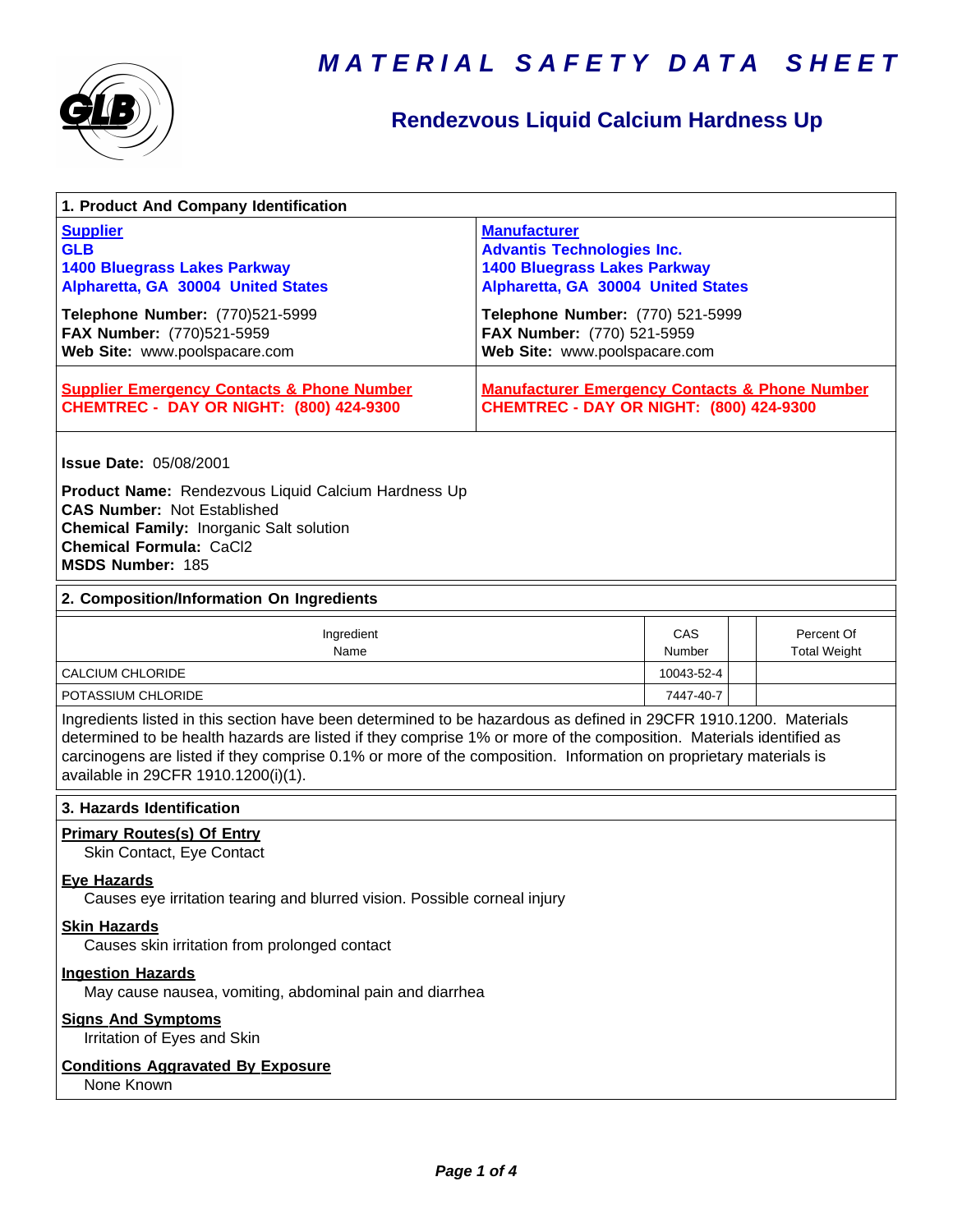#### **Rendezvous Liquid Calcium Hardness Up**

| <b>First Aid (Pictograms)</b>                                                                                                                                                                |
|----------------------------------------------------------------------------------------------------------------------------------------------------------------------------------------------|
|                                                                                                                                                                                              |
| <b>4. First Aid Measures</b>                                                                                                                                                                 |
| <u>Eye</u><br>In case of contact, hold eyelids apart and immediately flush eyes with plenty of water for at least 15 minutes.<br>Consult Physician.                                          |
| <b>Skin</b><br>Wash the affected area under tepid running water using a mild soap. Remove contaminated clothing and shoes.                                                                   |
| <b>Ingestion</b><br>INDUCE VOMITING. Drink large amounts of water. Contact a physician or poison control.                                                                                    |
| <b>Fire Fighting (Pictograms)</b>                                                                                                                                                            |
| 5. Fire Fighting Measures                                                                                                                                                                    |
| Flash Point: N/A °F<br>Flammability Class: NOT FLAMMABLE                                                                                                                                     |
| <b>Extinguishing Media</b><br>Use the appropriate extinguishing media for the surrounding fire. Use water to cool fire-exposed containers.                                                   |
| <b>Fire Fighting Instructions</b><br>Firefighters should wear self-contained breathing apparatus and full protective gear.                                                                   |
| 6. Accidental Release Measures                                                                                                                                                               |
| Flush spill area with water.                                                                                                                                                                 |
| 7. Handling And Storage                                                                                                                                                                      |
| <b>Handling And Storage Precautions</b><br>Keep out of reach of children. Keep containers tightly closed. Store material in a cool and dry place. Material may<br>contain hazardous residue. |
| <b>Handling Precautions</b><br>Avoid contact with eyes.                                                                                                                                      |
| <b>Storage Precautions</b><br>Store in a cool dry place.                                                                                                                                     |
| <b>Work/Hygienic Practices</b><br>Use safe chemical handling procedures suitable for the hazards presended by this material.                                                                 |
|                                                                                                                                                                                              |
|                                                                                                                                                                                              |
|                                                                                                                                                                                              |
|                                                                                                                                                                                              |
|                                                                                                                                                                                              |
|                                                                                                                                                                                              |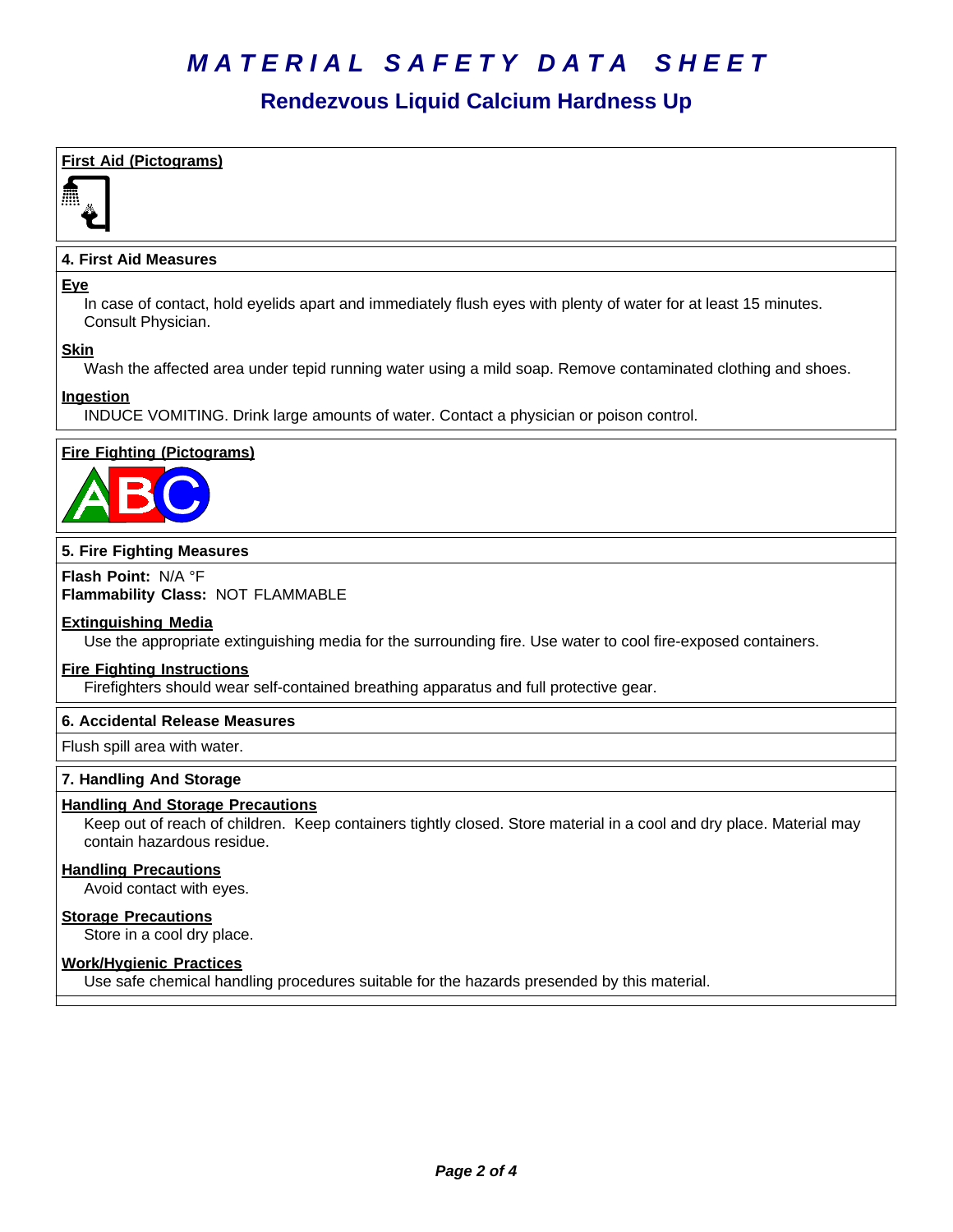#### **Rendezvous Liquid Calcium Hardness Up**

| 7. Handling And Storage - Continued                                                                                                                                                                                                                                                                                                                                  |
|----------------------------------------------------------------------------------------------------------------------------------------------------------------------------------------------------------------------------------------------------------------------------------------------------------------------------------------------------------------------|
| <b>Protective Clothing (Pictograms)</b>                                                                                                                                                                                                                                                                                                                              |
| 8. Exposure Controls/Personal Protection                                                                                                                                                                                                                                                                                                                             |
| <b>Engineering Controls</b><br>Local exhaust acceptable.                                                                                                                                                                                                                                                                                                             |
| <b>Eye/Face Protection</b><br>Safety glasses with side shields or goggles recommended.                                                                                                                                                                                                                                                                               |
| <b>Skin Protection</b><br>Chemical-resistant gloves.                                                                                                                                                                                                                                                                                                                 |
| <b>Respiratory Protection</b><br>None normally required.                                                                                                                                                                                                                                                                                                             |
| 9. Physical And Chemical Properties                                                                                                                                                                                                                                                                                                                                  |
| <b>Appearance</b><br>Clear liquid                                                                                                                                                                                                                                                                                                                                    |
| <u>Odor</u><br>None                                                                                                                                                                                                                                                                                                                                                  |
| <b>Chemical Type: Mixture</b><br><b>Physical State: Liquid</b><br>Melting Point: N/A °F<br>Boiling Point: 212 °F<br>Specific Gravity: 1.0-1.2<br>Percent Volitales: not determined<br>Packing Density: NOT DETERMINED<br>Vapor Density: N/A<br>pH Factor: 9-11<br>Solubility: SOLUBLE IN WATER<br>Viscosity: NOT DETERMINED<br>Evaporation Rate: not determined      |
| 10. Stability And Reactivity                                                                                                                                                                                                                                                                                                                                         |
| <b>Stability: Stable</b><br>Hazardous Polymerization: Will not occur                                                                                                                                                                                                                                                                                                 |
| <b>Conditions To Avoid (Stability)</b><br>None known                                                                                                                                                                                                                                                                                                                 |
| <b>Incompatible Materials</b><br>If product dehydrates, Sulfuric Acids yields hydrogen chloride gas, which is corrosive, irritating and reactive.<br>Water reactive materials such as sodium cause an exothermic reaction. Methyl Vinyl Ether starts run away<br>polymerization reaction. Zinc yields hydrogen gas with solutions which may explode. Metals are also |

incompatable.